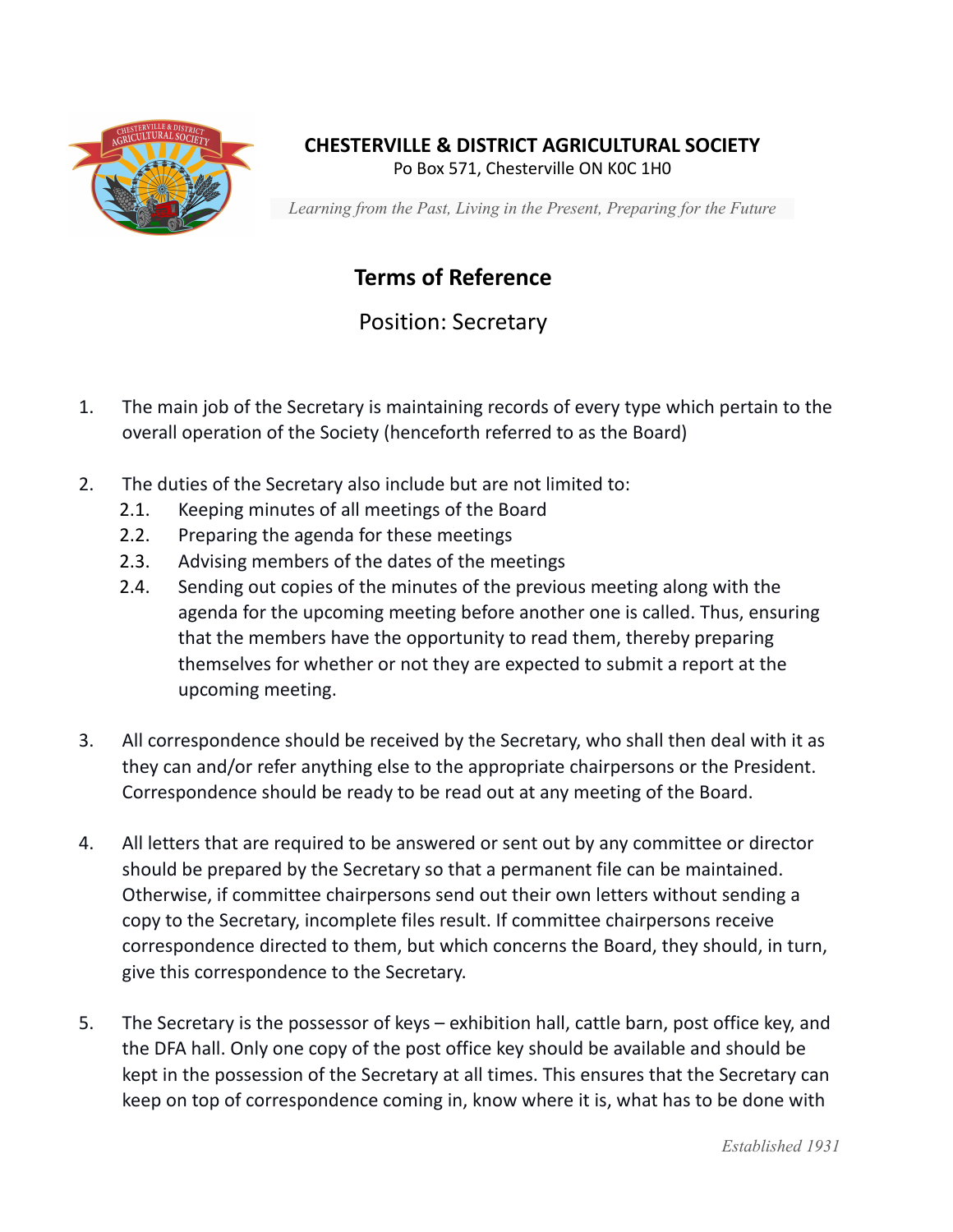

## **CHESTERVILLE & DISTRICT AGRICULTURAL SOCIETY**

Po Box 571, Chesterville ON K0C 1H0

*Learning from the Past, Living in the Present, Preparing for the Future*

it, and prepare replies, if necessary. Also, general emails addressed to info@chestervillefair.com are forwarded to the Secretary, who will redirect to the appropriate person or committee.

- 6. The Secretary prepares the prize list for the annual Fair. This job should commence in early March. It will be the responsibility of the Secretary to check with the chairpersons of the various committees to ensure that they submit their respective entries for the book on time. (This is a difficult job!)
- 7. When all committees have submitted their respective portion of the book, the Secretary shall prepare a draft copy to be submitted to the printers. This is a monumental task and takes a lot of time and patience. Once the printer has the draft in hand, it is up to the Secretary to check the gallery proofs when advised that they are ready by the printer, and order the required number of prize list books and programs. When the books have been printed, the Secretary is responsible for sending them to all competitors and others, as required.
- 8. The Secretary sends out entry forms with the prize list and also the membership cards for the current year.
- 9. The Secretary is responsible for ordering all rosettes, ribbons, etc. required for the Fair. This should be done within the timeframe dictated by the supplier (some require 3-month headway) and at the very least no later than the 15th of July depending on the supplier. This entails a detailed count of all rosettes and ribbons needed by the Board and, in consultation with the Secretary of the Homecraft Division, those required by that Division as well.
- 10. Upon the completion of the Fair, the Secretary should assist the treasurer with the preparation of grant application forms (ie, OMAFRA grant due on February 1st each year).
- 11. The Secretary is responsible for preparing, to a certain extent, for the annual meeting which is held within 90 days of the fiscal year-end. They must ensure that copies of the